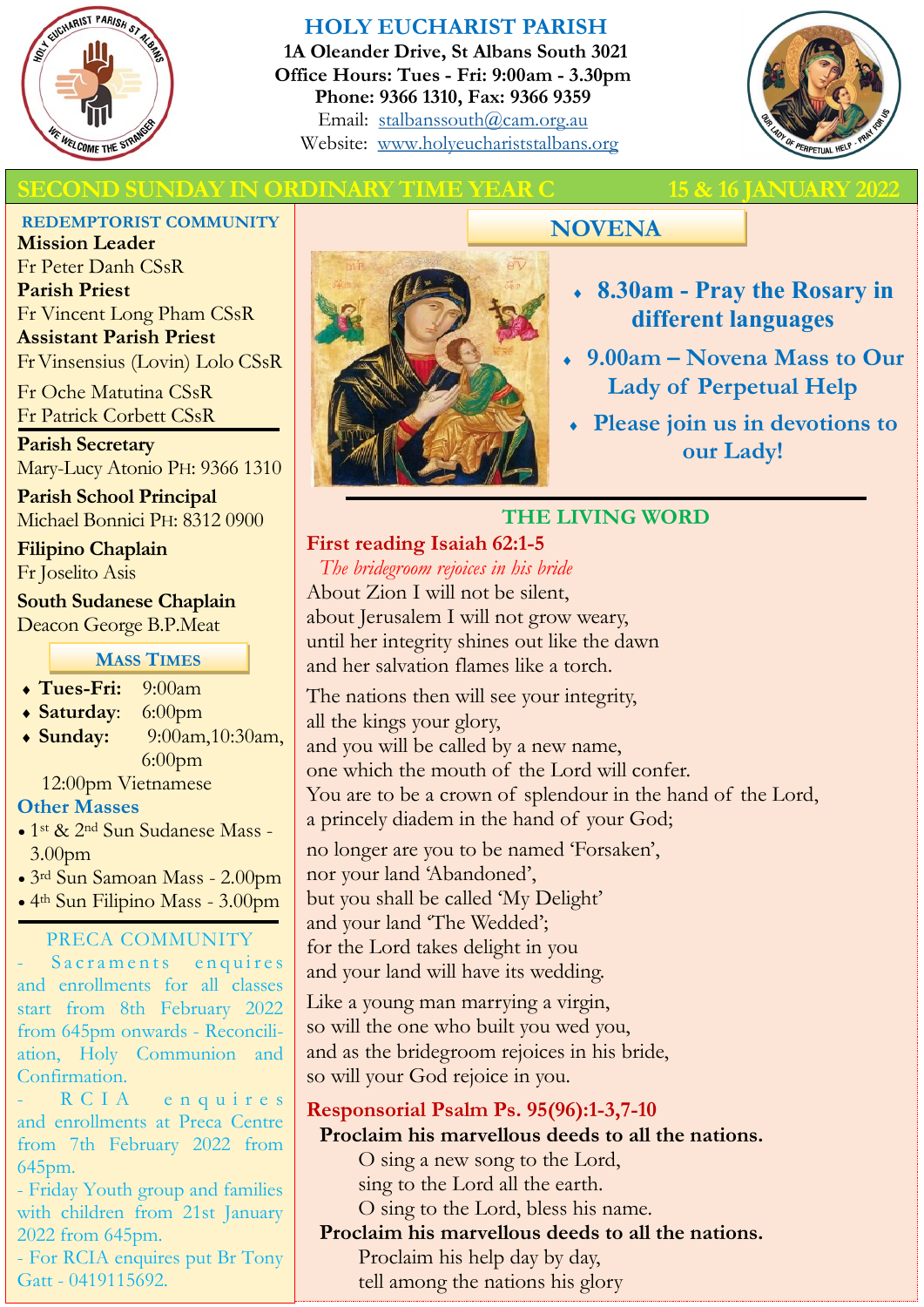| and his wonders among all the peoples.            |
|---------------------------------------------------|
| Proclaim his marvellous deeds to all the nations. |
| Give the Lord, you families of peoples,           |
| give the Lord glory and power;                    |
| give the Lord the glory of his name.              |
| Proclaim his marvellous deeds to all the nations. |
| Worship the Lord in his temple.                   |
| O earth, tremble before him.                      |
| Proclaim to the nations: 'God is king'            |
| He will judge the peoples in fairness.            |
| Proclaim his marvellous deeds to all the nations. |

#### **Second reading 1 Corinthians 12:4-11**

*The Spirit distributes gifts to different people just as he chooses*

There is a variety of gifts but always the same Spirit; there are all sorts of service to be done, but always to the same Lord; working in all sorts of different ways in different people, it is the same God who is working in all of them. The particular way in which the Spirit is given to each person is for a good purpose. One may have the gift of preaching with wisdom given him by the Spirit; another may have the gift of preaching instruction given him by the same Spirit; and another the gift of faith given by the same Spirit; another again the gift of healing, through this one Spirit; one, the power of miracles; another, prophecy; another the gift of recognising spirits; another the gift of tongues and another the ability to interpret them. All these are the work of one and the same Spirit, who distributes different gifts to different people just as he chooses.

#### **Gospel Acclamation cf. 2 Thess 2:14**

Gospel Acclamation Alleluia, alleluia! God has called us with the gospel to share in the glory of our Lord Jesus Christ. Alleluia!

## **Gospel John 2:1-11**

*'My hour has not come yet' - 'Do whatever he tells you'* There was a wedding at Cana in Galilee. The mother of Jesus was there, and Jesus and his disciples had also been invited. When they ran out of wine, since the wine provided for the wedding was all finished, the mother of Jesus said to him, 'They have no wine.' Jesus said 'Woman, why turn to me? My hour has not come yet.' His mother said to the servants, 'Do whatever he tells you.' There were six stone water jars standing there, meant for the ablutions that are customary among the Jews: each could hold twenty or thirty gallons. Jesus said to the servants, 'Fill the jars with water', and they filled

them to the brim. 'Draw some out now' he told them 'and take it to the steward.' They did this; the steward tasted the water, and it had turned into wine. Having no idea where it came from – only the servants who had drawn the water knew – the steward called the bridegroom and said, 'People generally serve the best wine first, and keep the cheaper sort till the guests have had plenty to drink; but you have kept the best wine till now.'

This was the first of the signs given by Jesus: it was given at Cana in Galilee. He let his glory be seen, and his disciples believed in him.

## **REFLECTION ON THE GOSPEL**

Today's liturgy invites us to take a detour into the Fourth Gospel and into a marriage scene that the evangelist John places at the beginning of Jesus' Galilean ministry. Marriage imagery appears from time to time in Israel's prophetic tradition, sometimes in quite confronting or alienating ways, especially in Hosea where God is imaged as male and Israel as God's faithless female spouse. In the first reading from the post-exilic prophecy of Third Isaiah, Jerusalem is the bride, once alienated from God and then fully reconciled with and embraced by God who is named as its "builder". Imaging God, who is neither male nor female, as faithful male and Earth or any facet of the Earth community as unfaithful female is problematic and calls for our critique.

The link between the Isaian passage and the marriage at Cana is fairly tenuous, although the juxtaposition of the two readings in the context of today's liturgy invites us to consider the intimate relationship that our Earth and its inhabitants enjoy with God, its "builder" or creator. God's delight is in Earth and in the Earth community, not simply in one city and one people of the Earth. The focus in the gospel story is less on the marriage, however, than on the symbolism of the abundance of wine at the marriage feast. The 8th century BCE prophet Amos had looked to a future time when the mountains would drip sweet wine, and the hills flow with it, a time when God would restore the fortunes of God's people (Amos 9:13-15). An abundance of good food and the best of wines is the image of future salvation deployed by another 8th century prophet, Isaiah (Isaiah 25). Today's gospel suggests that these prophetic dreams come to fulfillment in Jesus of Nazareth. Those who listen to his word and follow his instructions become agents of an extraordinary transformation. This "sign" reminds us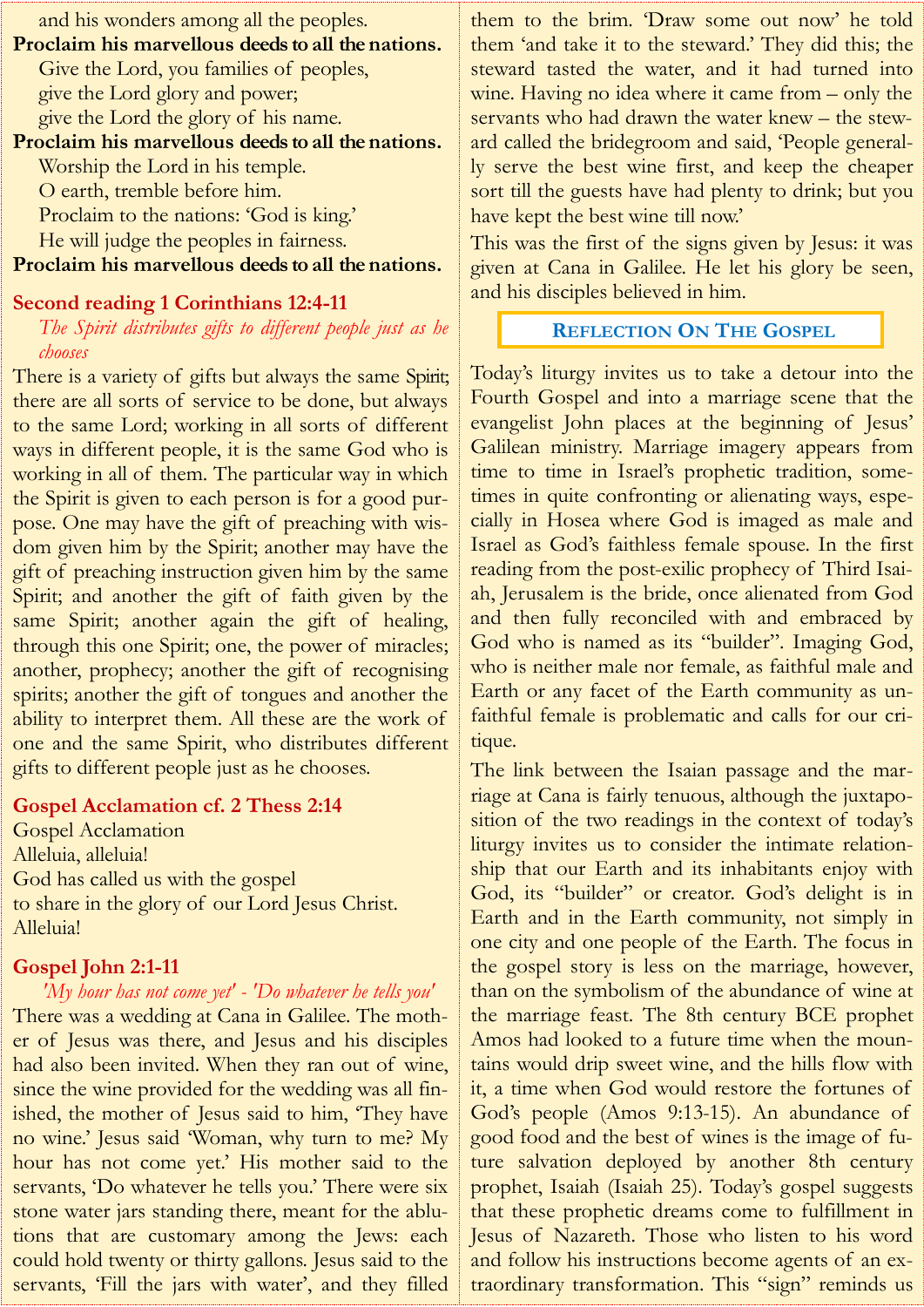to rejoice in the life-giving nourishment we receive every day from the God- given fruits of the earth.

The mother of Jesus features significantly in the Cana story. She is attentive to the integrity of the celebration and lets her son know when the wine gives out. This provides the opportunity for Jesus to speak of his "hour": it has not yet come. Jesus addresses his mother as "Woman". He will address her in precisely the same way when the "hour" of his death and handing over of the Spirit finally comes. This "woman" believes in him and invites the servants at the marriage feast to obey his word. While Jesus performs this first "sign" that leads his disciples to faith, the role played by this faith-filled woman casts her in the role of "witness to the light" and proclaimer of the Word that brings life.

## **By Veronica Lawson RSM**

## **POPE FRANCIS PRAYS FOR WORKERS 'CRUSHED BY AN UNBEARABLE BUR-DEN' IN COVID-19 RECESSION**

## **Vatican City, Jan 12, 2022 / 02:55 am**



Pope Francis prayed on Wednesday for workers "crushed by an unbearable burden" amid the COVID-19 recession.

At his Jan. 12 general [audience](https://www.vatican.va/content/francesco/en/audiences/2022/documents/20220112-udienza-generale.html) in the Vati-

can's Paul VI Hall, the pope asked for a moment's silence for workers who took their lives after losing their jobs amid the pandemic.

"Many young people, many fathers and mothers, experience the ordeal of not having a job that allows them to live tranquilly, they live from day to day. And how often the search for work becomes so desperate that it drives them to the point of losing all hope and the desire to live," he said.

"In these times of pandemic, many people have lost their jobs — we know this — and some, crushed by an unbearable burden, reached the point of taking their own lives. I would like to remember each of them and their families today."

"Let us take a moment of silence, remembering these men, these women, who are desperate because they cannot find work."

The pope dedicated his <u>[live-streamed](https://www.youtube.com/watch?v=aUQ5qqGW3Mk)</u> general audience, which was sparsely attended, to St. Joseph the carpenter. It was in the seventh installment in his [cycle of catechesis](https://www.vatican.va/content/francesco/en/audiences/2021.index.html) on Jesus' foster father, which he launched in November.

He noted that the Gospel writers Matthew and Mark described Joseph as a "carpenter" or "joiner." He said: "The Greek term 'tekton,' used to specify Joseph's work, has been translated in various ways. The Latin Fathers of the Church rendered it as 'carpenter.'"

"But let us bear in mind that in the Palestine of Jesus' time, wood was used not only to make plows and various pieces of furniture, but also to build houses, which had wooden frames and terraced roofs made of beams connected with branches and earth."

"Therefore, 'carpenter' or 'joiner' was a generic qualification, indicating both woodworkers and craftsmen engaged in activities related to construction."

The pope explained that Joseph's trade, which he passed on to Jesus, did not provide the Holy Family with "great earnings."

He said: "This biographical fact about Joseph and Jesus makes me think of all the workers in the world, especially those who do grueling work in mines and certain factories; those who are exploited through undocumented work; the victims of labor — we have seen a lot of this in Italy recently; the children who are forced to work and those who rummage among the trash in search of something useful to trade…"

The pope said it was a social injustice when men and women were unable to earn money to feed their families, stressing that labor is connected to human dignity.

He explained that work was not only a way of earning a living, but also "an essential component of human life, and even of the path of sanctification."

"Unfortunately, however, labor is often a hostage to social injustice and, rather than being a means of humanization, it becomes an existential periphery. I often ask myself: With what spirit do we do our daily work? How do we deal with fatigue? Do we see our activity as linked only to our own destiny or also to the destiny of others?" he asked.

He added: "It is good to think about the fact that Jesus himself worked and had learned this craft from St. Joseph. Today, we should ask ourselves what we can do to recover the value of work; and what contribution we can make, as the Church, so that work can be redeemed from the logic of mere profit and can be experienced as a fundamental right and duty of the person, which expresses and increases his or her dignity."